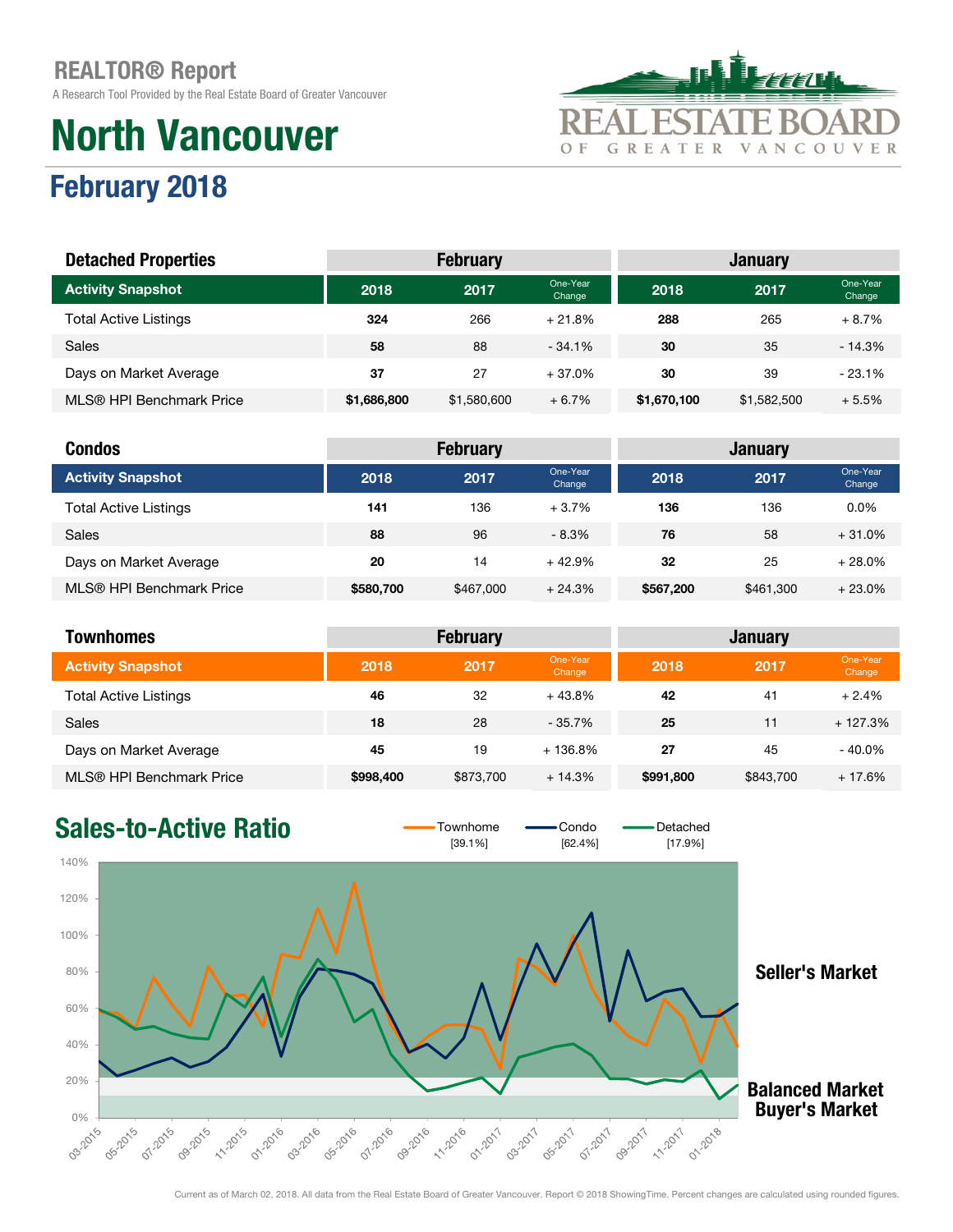A Research Tool Provided by the Real Estate Board of Greater Vancouver

# North Vancouver



### Detached Properties Report – February 2018

| <b>Price Range</b>          | <b>Sales</b> | <b>Active</b><br><b>Listings</b> | <b>Avg Days</b><br>on Market |
|-----------------------------|--------------|----------------------------------|------------------------------|
| \$99,999 and Below          | U            | ŋ                                | O                            |
| \$100,000 to \$199,999      | <sup>0</sup> | $\Omega$                         | 0                            |
| \$200,000 to \$399,999      | O            | O                                | O                            |
| \$400,000 to \$899,999      | 1            | 5                                | 20                           |
| \$900,000 to \$1,499,999    | 13           | 30                               | 22                           |
| \$1,500,000 to \$1,999,999  | 27           | 92                               | 32                           |
| \$2,000,000 to \$2,999,999  | 15           | 111                              | 56                           |
| \$3,000,000 and \$3,999,999 | $\mathbf{1}$ | 59                               | 76                           |
| \$4,000,000 to \$4,999,999  | 1            | 22                               | 83                           |
| \$5,000,000 and Above       | U            | 5                                | ŋ                            |
| <b>TOTAL</b>                | 58           | 324                              | 37                           |

| <b>Price Range</b>          | <b>Sales</b> | <b>Active</b><br><b>Listings</b> | <b>Avg Days</b><br>on Market | Neighbourhood              | <b>Sales</b>             | <b>Active</b><br><b>Listings</b> | <b>Benchmark</b><br>Price | One-Year<br>Change        |
|-----------------------------|--------------|----------------------------------|------------------------------|----------------------------|--------------------------|----------------------------------|---------------------------|---------------------------|
| \$99,999 and Below          | 0            | 0                                | $\mathbf 0$                  | <b>Blueridge NV</b>        | $\overline{c}$           | 9                                | \$1,707,100               | $+5.0%$                   |
| \$100,000 to \$199,999      | 0            | $\pmb{0}$                        | $\pmb{0}$                    | <b>Boulevard</b>           | 3                        | 15                               | \$1,837,500               | $+6.1%$                   |
| \$200,000 to \$399,999      | 0            | 0                                | $\mathbf 0$                  | <b>Braemar</b>             | $\mathbf 0$              | 2                                | \$2,341,000               | $+11.4%$                  |
| \$400,000 to \$899,999      | $\mathbf{1}$ | $\sqrt{5}$                       | 20                           | Calverhall                 | $\overline{4}$           | 1                                | \$1,537,400               | $+5.1%$                   |
| \$900,000 to \$1,499,999    | 13           | 30                               | 22                           | Canyon Heights NV          | 3                        | 39                               | \$1,930,100               | $+6.8%$                   |
| \$1,500,000 to \$1,999,999  | 27           | 92                               | 32                           | Capilano NV                | $\mathbf{1}$             | $\overline{7}$                   | \$1,777,600               | $+10.2%$                  |
| \$2,000,000 to \$2,999,999  | 15           | 111                              | 56                           | Central Lonsdale           | $\overline{c}$           | 15                               | \$1,533,600               | $+9.8%$                   |
| \$3,000,000 and \$3,999,999 | $\mathbf{1}$ | 59                               | 76                           | Deep Cove                  | $\overline{c}$           | 11                               | \$1,649,100               | $+5.3%$                   |
| \$4,000,000 to \$4,999,999  | 1            | 22                               | 83                           | Delbrook                   | $\mathbf 0$              | 5                                | \$1,827,800               | $+3.6%$                   |
| \$5,000,000 and Above       | $\pmb{0}$    | 5                                | $\mathbf 0$                  | Dollarton                  | $\mathbf{1}$             | 13                               | \$1,796,000               | $+4.4%$                   |
| <b>TOTAL</b>                | 58           | 324                              | 37                           | Edgemont                   | $\overline{\mathcal{L}}$ | 26                               | \$2,124,000               | $+6.1%$                   |
|                             |              |                                  |                              | Forest Hills NV            | $\overline{c}$           | 18                               | \$2,045,900               | $+6.9%$                   |
|                             |              |                                  |                              | Grouse Woods               | $\mathbf{1}$             | 2                                | \$1,832,200               | $+12.0%$                  |
|                             |              |                                  |                              | Hamilton                   | $\mathbf 0$              | 4                                | \$1,433,700               | $+7.1%$                   |
|                             |              |                                  |                              | <b>Hamilton Heights</b>    | $\pmb{0}$                | 1                                | \$0                       | $- -$                     |
|                             |              |                                  |                              | Indian Arm                 | $\pmb{0}$                | $\overline{c}$                   | \$0                       | $\mathbb{L}^{\mathbb{L}}$ |
|                             |              |                                  |                              | <b>Indian River</b>        | $\pmb{0}$                | 1                                | \$1,513,400               | $+6.3%$                   |
|                             |              |                                  |                              | Lower Lonsdale             | $\mathbf{1}$             | 8                                | \$1,581,600               | $+11.5%$                  |
|                             |              |                                  |                              | Lynn Valley                | 6                        | 27                               | \$1,503,800               | $+7.5%$                   |
|                             |              |                                  |                              | Lynnmour                   | $\mathbf 0$              | 4                                | \$1,218,200               | $+5.8%$                   |
|                             |              |                                  |                              | Norgate                    | $\mathbf 0$              | 4                                | \$1,305,900               | $+1.2%$                   |
|                             |              |                                  |                              | Northlands                 | $\pmb{0}$                | 1                                | \$2,188,200               | $+4.7%$                   |
|                             |              |                                  |                              | Pemberton Heights          | $\mathbf{1}$             | 12                               | \$1,948,300               | $+7.7%$                   |
|                             |              |                                  |                              | Pemberton NV               | $\mathbf 5$              | 9                                | \$1,277,100               | $+9.5%$                   |
|                             |              |                                  |                              | <b>Princess Park</b>       | $\mathbf 0$              | 7                                | \$1,640,300               | $+7.3%$                   |
|                             |              |                                  |                              | Queensbury                 | $\pmb{0}$                | 3                                | \$1,501,900               | $+5.7%$                   |
|                             |              |                                  |                              | Roche Point                | $\overline{c}$           | 2                                | \$1,498,700               | $+8.3%$                   |
|                             |              |                                  |                              | Seymour NV                 | $\mathbf 0$              | 0                                | \$0                       | --                        |
|                             |              |                                  |                              | Tempe                      | $\mathbf{1}$             | $\overline{c}$                   | \$1,825,600               | $+12.0%$                  |
|                             |              |                                  |                              | <b>Upper Delbrook</b>      | 3                        | 15                               | \$1,963,000               | $+7.3%$                   |
|                             |              |                                  |                              | <b>Upper Lonsdale</b>      | 6                        | 40                               | \$1,685,100               | $+6.8%$                   |
|                             |              |                                  |                              | Westlynn                   | $\overline{c}$           | 4                                | \$1,389,900               | $+4.2%$                   |
|                             |              |                                  |                              | <b>Westlynn Terrace</b>    | 0                        | 2                                | \$1,516,400               | $+5.3%$                   |
|                             |              |                                  |                              | <b>Windsor Park NV</b>     | $\overline{4}$           | 4                                | \$1,424,500               | $+4.6%$                   |
|                             |              |                                  |                              | Woodlands-Sunshine-Cascade | $\mathbf 0$              | 4                                | \$0                       |                           |
|                             |              |                                  |                              | <b>TOTAL*</b>              | 58                       | 324                              | \$1,686,800               | $+6.7%$                   |

\* This represents the total of the North Vancouver area, not the sum of the areas above.

#### Detached Homes - North Vancouver #VALUE! 03-2017 <sup>98</sup> <sup>110</sup> <sup>139</sup> <sup>122</sup> 81 75 74 81 76 70 30 58 274 283 343 356 377 352 399 388 382 <sup>269</sup> <sup>288</sup> <sup>324</sup> \$1,597,900 \$1,626,000 \$1,684,200 \$1,690,600 \$1,716,800 \$1,711,100 \$1,713,000 \$1,700,200 \$1,697,600 \$1,679,700 \$1,670,100 \$1,686,800 03-2017 04-2017 05-2017 06-2017 07-2017 08-2017 09-2017 10-2017 11-2017 12-2017 01-2018 02-2018 Sales **-Active Listings -**MLS® HPI Benchmark Price

Current as of March 02, 2018. All data from the Real Estate Board of Greater Vancouver. Report © 2018 ShowingTime. Percent changes are calculated using rounded figures.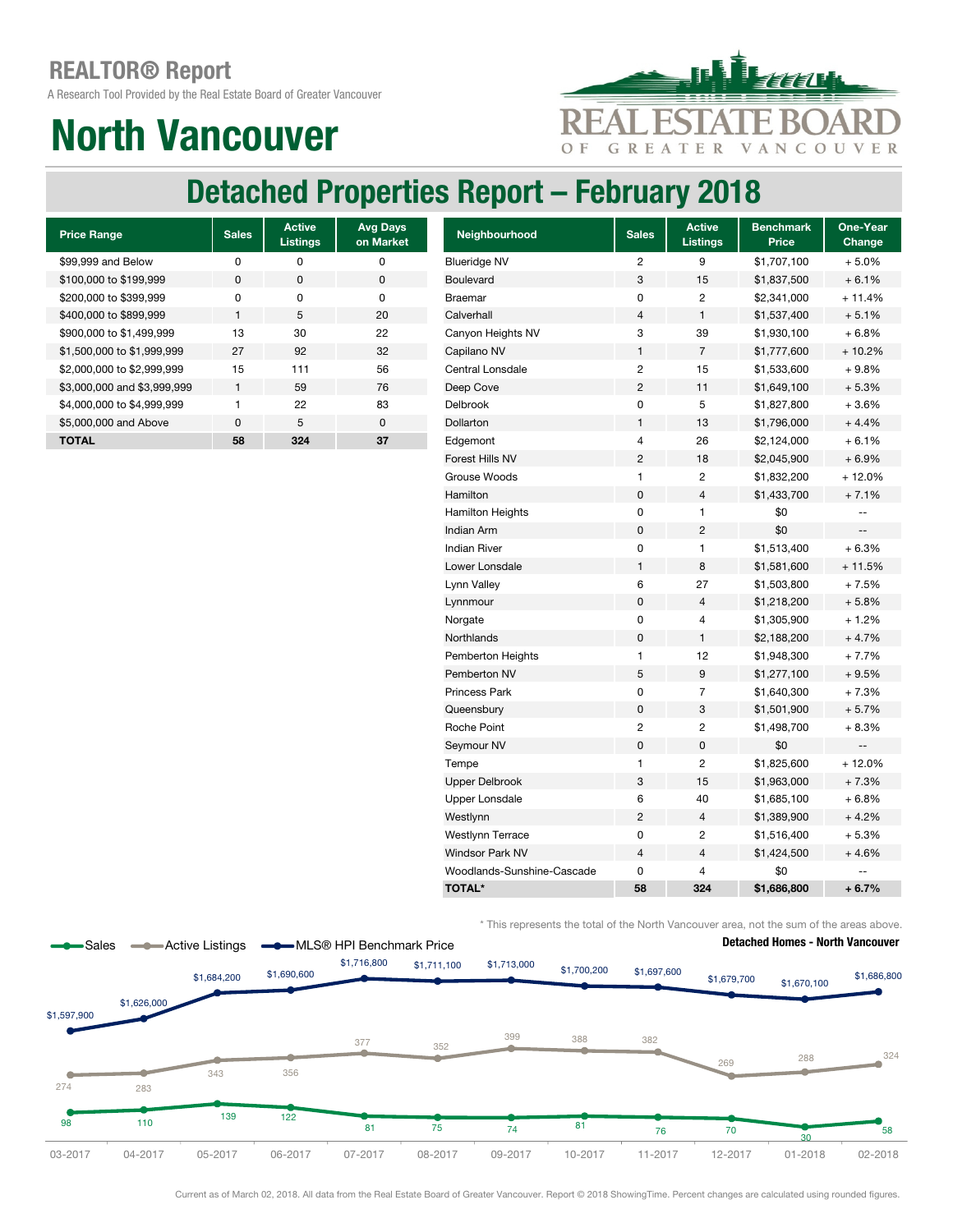A Research Tool Provided by the Real Estate Board of Greater Vancouver

# North Vancouver



### Condo Report – February 2018

| <b>Price Range</b>          | <b>Sales</b> | <b>Active</b><br><b>Listings</b> | <b>Avg Days</b><br>on Market |
|-----------------------------|--------------|----------------------------------|------------------------------|
| \$99,999 and Below          | ŋ            | ŋ                                | 0                            |
| \$100,000 to \$199,999      | <sup>0</sup> |                                  | 0                            |
| \$200,000 to \$399,999      | 1            |                                  | 6                            |
| \$400,000 to \$899,999      | 65           | 90                               | 19                           |
| \$900,000 to \$1,499,999    | 20           | 40                               | 20                           |
| \$1,500,000 to \$1,999,999  | $\Omega$     | 5                                | $\Omega$                     |
| \$2,000,000 to \$2,999,999  |              | 2                                | 154                          |
| \$3,000,000 and \$3,999,999 | 1            | 2                                | 29                           |
| \$4,000,000 to \$4,999,999  | U            | U                                | O                            |
| \$5,000,000 and Above       | U            | $\Omega$                         | <sup>0</sup>                 |
| TOTAL                       | 88           | 141                              | 20                           |

| <b>Price Range</b>          | <b>Sales</b> | <b>Active</b><br><b>Listings</b> | <b>Avg Days</b><br>on Market | Neighbourhood              | <b>Sales</b>   | <b>Active</b><br><b>Listings</b> | <b>Benchmark</b><br>Price | One-Year<br>Change       |
|-----------------------------|--------------|----------------------------------|------------------------------|----------------------------|----------------|----------------------------------|---------------------------|--------------------------|
| \$99.999 and Below          | 0            | $\pmb{0}$                        | 0                            | <b>Blueridge NV</b>        | 0              | 0                                | \$0                       | $-$                      |
| \$100,000 to \$199,999      | $\pmb{0}$    | $\mathbf{1}$                     | $\pmb{0}$                    | Boulevard                  | 0              | $\pmb{0}$                        | \$0                       | ÷-                       |
| \$200,000 to \$399,999      | $\mathbf{1}$ | $\mathbf{1}$                     | 6                            | <b>Braemar</b>             | 0              | 0                                | \$0                       | $\overline{\phantom{a}}$ |
| \$400,000 to \$899,999      | 65           | 90                               | 19                           | Calverhall                 | 0              | $\mathbf 0$                      | \$0                       | $-\, -$                  |
| \$900,000 to \$1,499,999    | 20           | 40                               | 20                           | Canyon Heights NV          | 0              | $\pmb{0}$                        | \$0                       | $\mathbf{u}$             |
| \$1,500,000 to \$1,999,999  | $\pmb{0}$    | $\sqrt{5}$                       | $\pmb{0}$                    | Capilano NV                | $\mathbf{1}$   | 0                                | \$1,213,500               | $+28.0%$                 |
| \$2,000,000 to \$2,999,999  | $\mathbf{1}$ | $\overline{c}$                   | 154                          | Central Lonsdale           | 15             | 29                               | \$578,000                 | $+28.0%$                 |
| \$3,000,000 and \$3,999,999 | $\mathbf{1}$ | $\overline{2}$                   | 29                           | Deep Cove                  | $\pmb{0}$      | $\mathbf{1}$                     | \$0                       | --                       |
| \$4,000,000 to \$4,999,999  | 0            | $\mathbf 0$                      | $\mathsf 0$                  | <b>Delbrook</b>            | $\mathbf{1}$   | $\pmb{0}$                        | \$0                       | --                       |
| \$5,000,000 and Above       | $\pmb{0}$    | $\mathsf 0$                      | $\pmb{0}$                    | Dollarton                  | $\overline{c}$ | $\overline{2}$                   | \$0                       | $\overline{\phantom{a}}$ |
| <b>TOTAL</b>                | 88           | 141                              | 20                           | Edgemont                   | $\mathbf{1}$   | $\pmb{0}$                        | \$1,086,200               | $+22.2%$                 |
|                             |              |                                  |                              | Forest Hills NV            | $\pmb{0}$      | $\mathsf 0$                      | \$0                       | --                       |
|                             |              |                                  |                              | Grouse Woods               | 0              | $\pmb{0}$                        | \$0                       | Ξ.                       |
|                             |              |                                  |                              | Hamilton                   | $\overline{7}$ | 12                               | \$633,800                 | $+32.9%$                 |
|                             |              |                                  |                              | <b>Hamilton Heights</b>    | 0              | 0                                | \$0                       | ÷-                       |
|                             |              |                                  |                              | Indian Arm                 | $\pmb{0}$      | $\mathsf 0$                      | \$0                       | $\qquad \qquad -$        |
|                             |              |                                  |                              | <b>Indian River</b>        | 0              | 0                                | \$696,600                 | $+21.7%$                 |
|                             |              |                                  |                              | Lower Lonsdale             | 36             | 29                               | \$559,600                 | $+24.1%$                 |
|                             |              |                                  |                              | Lynn Valley                | 8              | 18                               | \$649,100                 | $+17.0%$                 |
|                             |              |                                  |                              | Lynnmour                   | 5              | 14                               | \$624,800                 | $+20.2%$                 |
|                             |              |                                  |                              | Norgate                    | $\mathbf{1}$   | 6                                | \$677,300                 | $+28.5%$                 |
|                             |              |                                  |                              | Northlands                 | $\pmb{0}$      | 3                                | \$801,200                 | $+20.7%$                 |
|                             |              |                                  |                              | Pemberton Heights          | 0              | 0                                | \$0                       |                          |
|                             |              |                                  |                              | Pemberton NV               | $\overline{4}$ | 11                               | \$451,800                 | $+28.8%$                 |
|                             |              |                                  |                              | Princess Park              | 0              | 0                                | \$0                       | --                       |
|                             |              |                                  |                              | Queensbury                 | 0              | 1                                | \$0                       | $\qquad \qquad -$        |
|                             |              |                                  |                              | Roche Point                | 5              | 8                                | \$567,000                 | $+19.1%$                 |
|                             |              |                                  |                              | Seymour NV                 | 0              | $\pmb{0}$                        | \$0                       | ÷-                       |
|                             |              |                                  |                              | Tempe                      | 0              | 0                                | \$0                       | $\frac{1}{2}$            |
|                             |              |                                  |                              | <b>Upper Delbrook</b>      | $\pmb{0}$      | $\overline{c}$                   | \$0                       | Щ,                       |
|                             |              |                                  |                              | <b>Upper Lonsdale</b>      | $\mathbf{1}$   | 5                                | \$633,500                 | $+17.5%$                 |
|                             |              |                                  |                              | Westlynn                   | $\mathbf{1}$   | $\pmb{0}$                        | \$0                       |                          |
|                             |              |                                  |                              | <b>Westlynn Terrace</b>    | 0              | 0                                | \$0                       | $-$                      |
|                             |              |                                  |                              | <b>Windsor Park NV</b>     | $\pmb{0}$      | $\mathsf 0$                      | \$0                       | $\overline{\phantom{a}}$ |
|                             |              |                                  |                              | Woodlands-Sunshine-Cascade | 0              | 0                                | \$0                       | $-$                      |
|                             |              |                                  |                              | <b>TOTAL*</b>              | 88             | 141                              | \$580,700                 | $+24.3%$                 |

\* This represents the total of the North Vancouver area, not the sum of the areas above.



Current as of March 02, 2018. All data from the Real Estate Board of Greater Vancouver. Report © 2018 ShowingTime. Percent changes are calculated using rounded figures.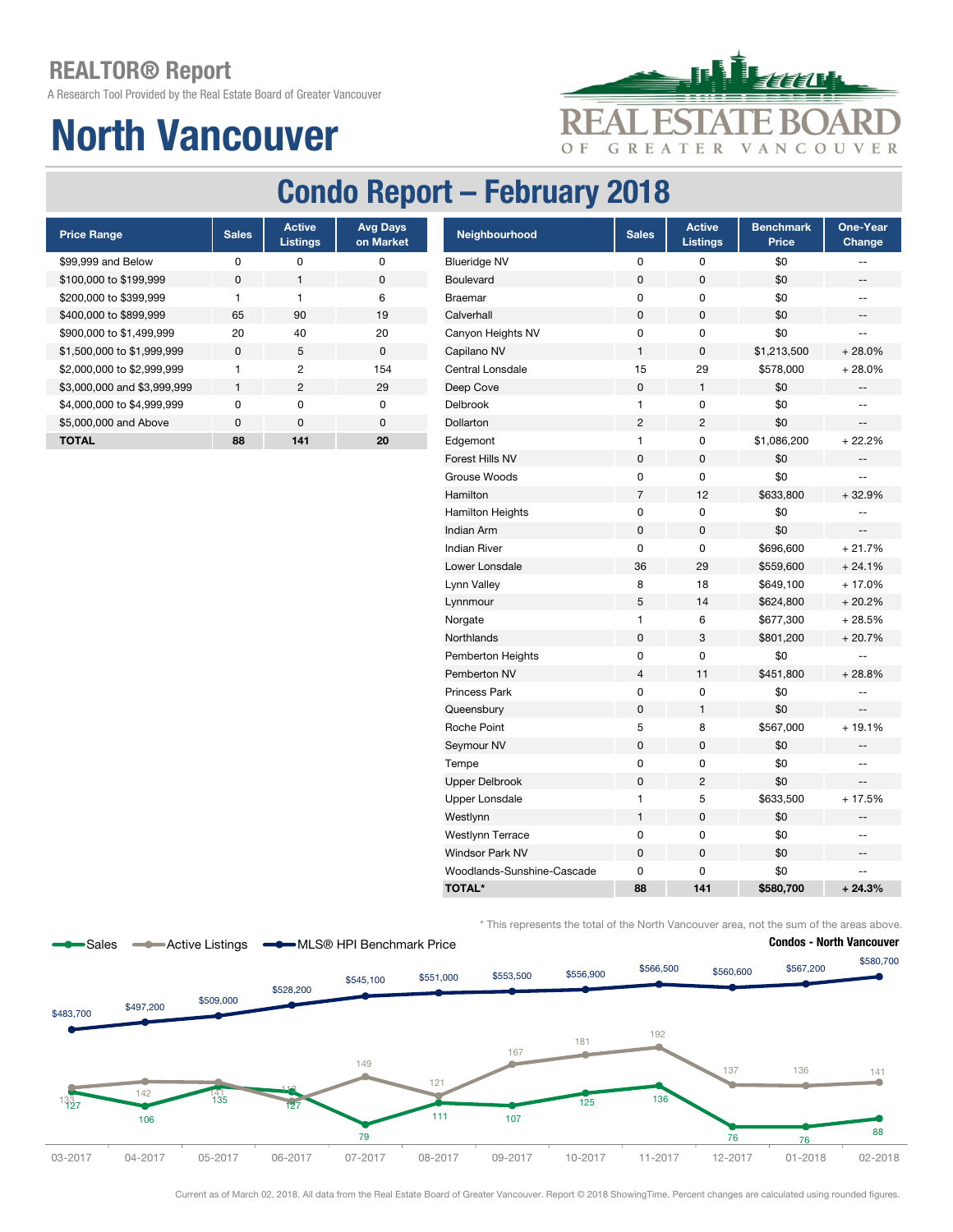A Research Tool Provided by the Real Estate Board of Greater Vancouver

# North Vancouver



### Townhomes Report – February 2018

| <b>Price Range</b>          | <b>Sales</b> | <b>Active</b><br><b>Listings</b> | Days on<br><b>Market</b> |
|-----------------------------|--------------|----------------------------------|--------------------------|
| \$99,999 and Below          | ŋ            | O                                | 0                        |
| \$100,000 to \$199,999      | O            | <sup>0</sup>                     | 0                        |
| \$200,000 to \$399,999      | U            | U                                | ŋ                        |
| \$400,000 to \$899,999      | 6            | 10                               | 36                       |
| \$900,000 to \$1,499,999    | 11           | 34                               | 44                       |
| \$1,500,000 to \$1,999,999  | 1            | 2                                | 107                      |
| \$2,000,000 to \$2,999,999  | U            | O                                | ŋ                        |
| \$3,000,000 and \$3,999,999 | O            | $\Omega$                         | O                        |
| \$4,000,000 to \$4,999,999  | U            | U                                | O                        |
| \$5,000,000 and Above       | $\Omega$     | <sup>0</sup>                     | O                        |
| <b>TOTAL</b>                | 18           | 46                               | 45                       |

| <b>Price Range</b>          | <b>Sales</b> | <b>Active</b><br><b>Listings</b> | Days on<br><b>Market</b> | Neighbourhood              | <b>Sales</b>     | <b>Active</b><br><b>Listings</b> | <b>Benchmark</b><br><b>Price</b> | <b>One-Year</b><br>Change                           |
|-----------------------------|--------------|----------------------------------|--------------------------|----------------------------|------------------|----------------------------------|----------------------------------|-----------------------------------------------------|
| \$99,999 and Below          | $\pmb{0}$    | 0                                | $\pmb{0}$                | <b>Blueridge NV</b>        | 0                | 0                                | \$0                              | --                                                  |
| \$100,000 to \$199,999      | $\pmb{0}$    | $\pmb{0}$                        | $\pmb{0}$                | Boulevard                  | 0                | $\pmb{0}$                        | \$0                              | --                                                  |
| \$200,000 to \$399,999      | 0            | $\pmb{0}$                        | $\pmb{0}$                | <b>Braemar</b>             | 0                | $\pmb{0}$                        | \$0                              | $-$                                                 |
| \$400,000 to \$899,999      | $\,6$        | 10                               | 36                       | Calverhall                 | $\pmb{0}$        | $\pmb{0}$                        | \$0                              | $\hspace{0.05cm} -\hspace{0.05cm} -\hspace{0.05cm}$ |
| \$900,000 to \$1,499,999    | 11           | 34                               | 44                       | Canyon Heights NV          | 0                | $\pmb{0}$                        | \$0                              | $\overline{\phantom{a}}$                            |
| \$1,500,000 to \$1,999,999  | $\mathbf{1}$ | $\overline{2}$                   | 107                      | Capilano NV                | $\pmb{0}$        | $\mathbf{1}$                     | \$0                              | $\qquad \qquad -$                                   |
| \$2,000,000 to \$2,999,999  | $\pmb{0}$    | $\mathsf 0$                      | $\pmb{0}$                | Central Lonsdale           | $\boldsymbol{2}$ | 11                               | \$1,128,900                      | $+15.6%$                                            |
| \$3,000,000 and \$3,999,999 | $\pmb{0}$    | $\mathsf 0$                      | $\pmb{0}$                | Deep Cove                  | $\pmb{0}$        | $\mathbf{1}$                     | \$0                              |                                                     |
| \$4,000,000 to \$4,999,999  | 0            | 0                                | $\mathbf 0$              | Delbrook                   | 0                | $\pmb{0}$                        | \$0                              | $\frac{1}{2}$                                       |
| \$5,000,000 and Above       | $\pmb{0}$    | $\mathbf 0$                      | $\mathbf 0$              | Dollarton                  | $\pmb{0}$        | $\pmb{0}$                        | \$0                              | --                                                  |
| <b>TOTAL</b>                | 18           | 46                               | 45                       | Edgemont                   | $\mathbf{1}$     | $\mathbf{1}$                     | \$1,951,400                      | $+11.9%$                                            |
|                             |              |                                  |                          | Forest Hills NV            | $\pmb{0}$        | $\pmb{0}$                        | \$0                              | $\qquad \qquad -$                                   |
|                             |              |                                  |                          | Grouse Woods               | 0                | $\pmb{0}$                        | \$0                              | ÷-                                                  |
|                             |              |                                  |                          | Hamilton                   | $\overline{c}$   | $\mathsf 0$                      | \$994,300                        | $+15.5%$                                            |
|                             |              |                                  |                          | Hamilton Heights           | 0                | 0                                | \$0                              | $\frac{1}{2}$                                       |
|                             |              |                                  |                          | <b>Indian Arm</b>          | $\pmb{0}$        | $\pmb{0}$                        | \$0                              | $\overline{\phantom{a}}$                            |
|                             |              |                                  |                          | <b>Indian River</b>        | 0                | 1                                | \$1,074,400                      | $+12.9%$                                            |
|                             |              |                                  |                          | Lower Lonsdale             | $\overline{4}$   | 8                                | \$1,176,600                      | $+15.8%$                                            |
|                             |              |                                  |                          | Lynn Valley                | 3                | $\overline{c}$                   | \$884,500                        | $+13.0%$                                            |
|                             |              |                                  |                          | Lynnmour                   | $\pmb{0}$        | $\overline{7}$                   | \$771,500                        | $+14.3%$                                            |
|                             |              |                                  |                          | Norgate                    | 0                | $\pmb{0}$                        | \$953,000                        | $+15.2%$                                            |
|                             |              |                                  |                          | Northlands                 | $\pmb{0}$        | 3                                | \$1,162,700                      | $+12.8%$                                            |
|                             |              |                                  |                          | Pemberton Heights          | 0                | 0                                | \$0                              | --                                                  |
|                             |              |                                  |                          | Pemberton NV               | $\pmb{0}$        | $\pmb{0}$                        | \$0                              | --                                                  |
|                             |              |                                  |                          | <b>Princess Park</b>       | 0                | $\pmb{0}$                        | \$0                              | $\overline{\phantom{a}}$                            |
|                             |              |                                  |                          | Queensbury                 | $\mathbf{1}$     | 1                                | \$0                              |                                                     |
|                             |              |                                  |                          | Roche Point                | $\overline{c}$   | $\overline{4}$                   | \$949,200                        | $+11.6%$                                            |
|                             |              |                                  |                          | Seymour NV                 | $\pmb{0}$        | $\pmb{0}$                        | \$0                              | --                                                  |
|                             |              |                                  |                          | Tempe                      | 0                | 0                                | \$0                              | $\frac{1}{2}$                                       |
|                             |              |                                  |                          | <b>Upper Delbrook</b>      | $\pmb{0}$        | $\mathbf 0$                      | \$0                              | $\qquad \qquad -$                                   |
|                             |              |                                  |                          | <b>Upper Lonsdale</b>      | $\mathbf{1}$     | 4                                | \$677,800                        | $+13.0%$                                            |
|                             |              |                                  |                          | Westlynn                   | $\pmb{0}$        | $\mathbf{1}$                     | \$808,800                        | $+11.1%$                                            |
|                             |              |                                  |                          | <b>Westlynn Terrace</b>    | 0                | $\pmb{0}$                        | \$0                              | --                                                  |
|                             |              |                                  |                          | <b>Windsor Park NV</b>     | $\pmb{0}$        | $\pmb{0}$                        | \$0                              | $\overline{\phantom{a}}$                            |
|                             |              |                                  |                          | Woodlands-Sunshine-Cascade | 0                | 0                                | \$0                              | --                                                  |
|                             |              |                                  |                          | <b>TOTAL*</b>              | 18               | 46                               | \$998,400                        | $+14.3%$                                            |

\* This represents the total of the North Vancouver area, not the sum of the areas above.



Current as of March 02, 2018. All data from the Real Estate Board of Greater Vancouver. Report © 2018 ShowingTime. Percent changes are calculated using rounded figures.